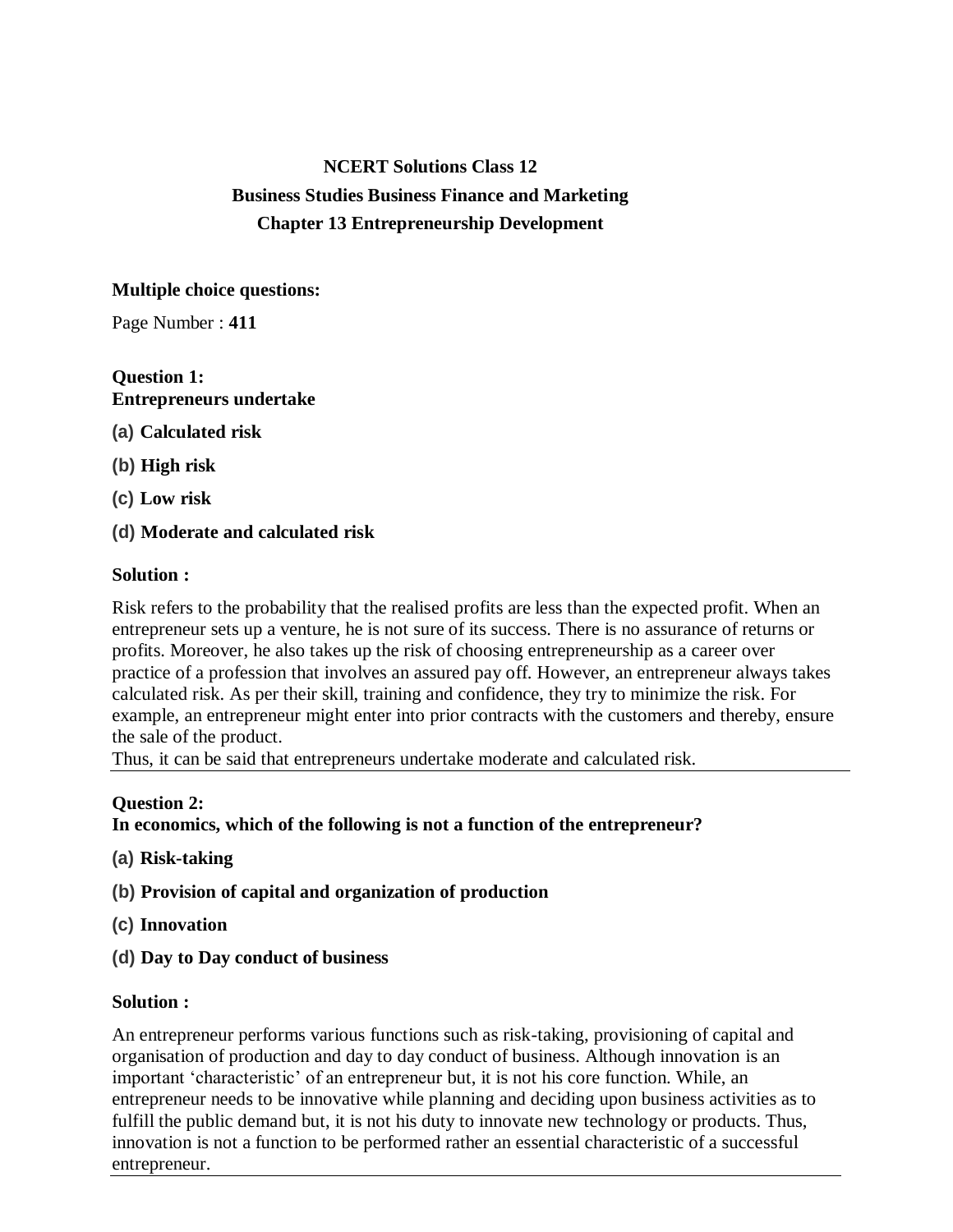**[Question 3:](https://www.ncertbooks.guru/cbse-ncert-solutions-pdf/) Which of the following statements does not clearly distinguish between entrepreneurship and management?**

- **(a) Entrepreneurs found the business; managers operate it**
- **(b) Entrepreneurs are the owners of their business; managers are employees**
- **(c) Entrepreneurs earn profits; managers earn salaries**
- **(d) Entrepreneurship is once for all activity; management is a continuous activity**

### **Solution :**

The sentence that does not clearly distinguishes between entrepreneurship and management is 'Entrepreneurship is once for all activity; management is a continuous activity'. It is often said that once the business starts up, the role of entrepreneur ends and the manager comes in to run and stabilise it. However, entrepreneurs, even after the business is established, remain attached to the day-to-day activities. They also take up managerial role as and when required. In other words, as the managers are expected to play entrepreneurial role when needed, the entrepreneurs are also expected to handle the managerial function when needed.

## **Question 4:**

### **In the roles and functions of the entrepreneur identified by Kilby, which of the following is not an aspect of 'political administration'?**

- **(a) Dealing with public bureaucracy**
- **(b) Managing human relations within the firm**
- **(c) Introducing new production techniques and products**
- **(d) Managing customer and supplier relations**

### **Solution :**

Peter Kilby identified certain roles and functions of an entrepreneur in relation to the enterprise. Under the aspect of political administration, he identified three functions- dealing with public bureaucracy, managing human relations within the firm and managing customer and supplier relations. The function of 'Introducing new production techniques and products' was given in the aspect of technology.

### **Question 5:**

# **Which of the following attitudes is not generally associated with successful entrepreneurship**

- **(a) Investing in R and D**
- **(b) Live your business day by day**
- **(c) Innovate and improvise continually**
- **(d) Produce as per customers' requirements**

### **Solution :**

For a successful entrepreneurship, the three attitudes as mentioned in the question that is, living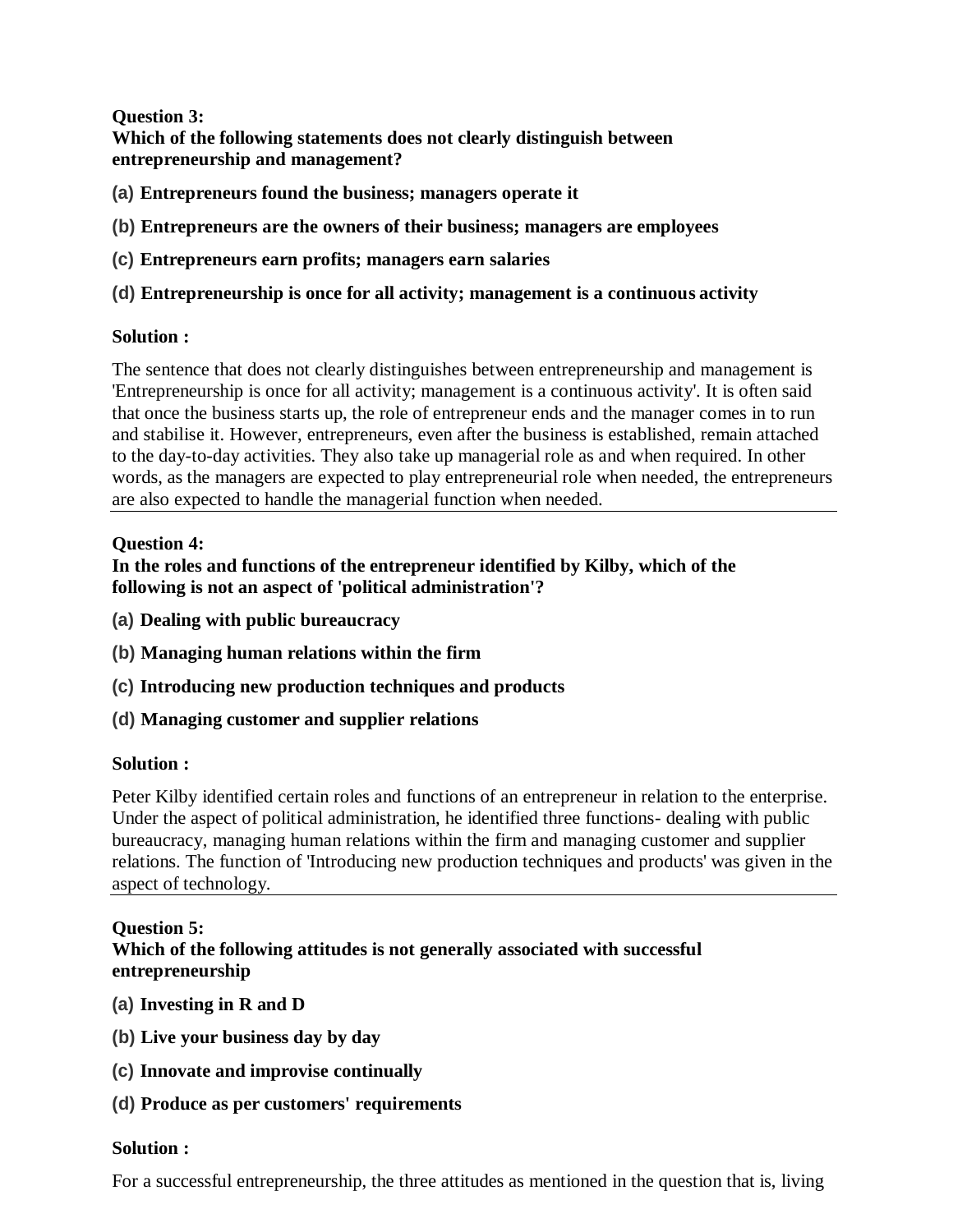the business day by day, innovating and improvising continuously and producing as per customer's requirement are essential. Although, investing in R and D also forms an important aspect, however, it comes only after the other three have been achieved and the enterprise has reached a certain appreciable level. For the short-term success, it is not essential for the entrepreneur to invest in R and D. This is because the investment in Rand D requires a huge investment outlay and thereby, can impede the operations of the business.

### **Question 6: Which of the following cannot be protected under copyright:**

a. Music

b. Drawings

c. Video games

d. Actors

Solution:

Actors cannot be protected under copyright.

Intellectual property (IP) refers to the creations of the human mind, like inventions, literary and artistic works, symbols, names, images and designs used in business. Intellectual property is divided into two board categories: industrial property, which includes inventions (patents), trademarks, industrial designs and geographical indications, while the other is copyrights, which includes literary and artistic works, such as novels, poems, plays, films, musical works, artistic works, such as drawings, paintings, photographs and sculptures and architectural designs.

### **Question 7: Which of these is a geographical indication?**

- a. Mona Lisa Painting
- b. IRCTC logo
- c. Darjeeling tea
- d. Light bulb

Solution:

Darjeeling Tea is a Geographical Indication.

Geographical Indications (GI) are part of our collective and intellectual heritage that need to be protected and promoted. Goods protected and registered as GI are categorised into agricultural products, handicrafts, manufactured goods and textiles. Darjeeling tea, Basoli paintings of Kangra, Nagpur orange, Banaras Brocades and Sarees, and Kashmir Pashmina are some of the examples of GIs. Most of the GI products are created by rural communities, and therefore, supplement the incomes of our rural artisans, weavers, craftsmen and farmers.

### **Question 8: What is the role of an entrepreneur in contributing towards Intellectual**

### **Property Rights?**

a. Recognise and respect others' Intellectual Property Rights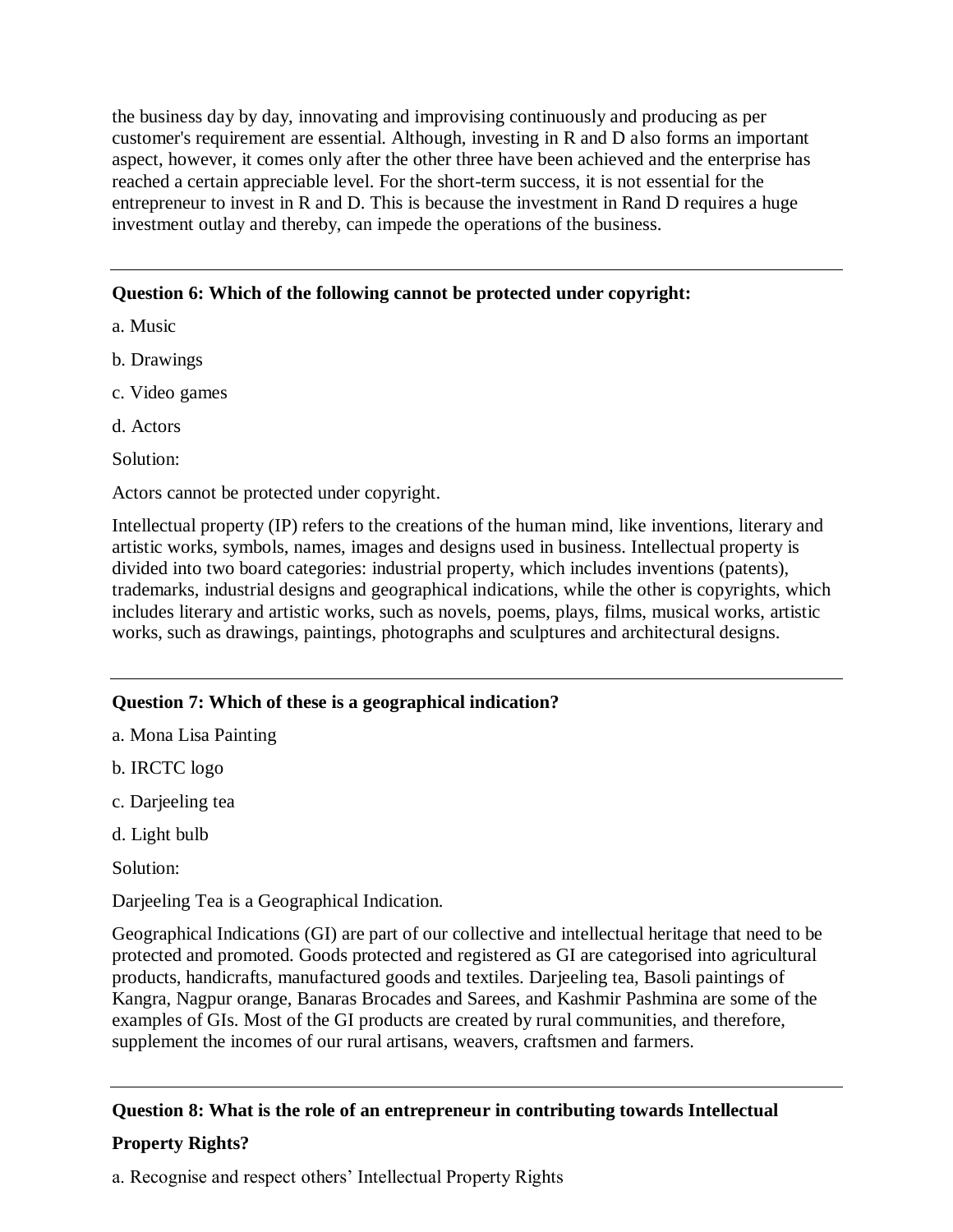- b. Be creative and innovative
- c. Protect their own Intellectual Property
- d. All the above

Solution:

Role of Entrepreneur in contributing to Intellectual Property Rights is all the above.

- 1. It encourages creation of new, path breaking inventions, such as cancer cure medicines.
- 2. It incentivises inventors, authors, creators, etc., for their work.
- 3. It allows the work created by a person to be distributed and communicated to the public only with his/her permission. Therefore, it helps in the prevention of loss of income.
- 4. It helps authors, creators, developers and owners to get recognition for their works.

**Short answers questions:** Page Number : **412**

### **Question 1: Clarify the meaning of the terms 'entrepreneur', 'entrepreneurship' and 'enterprise'.**

### **Solution :**

The three terms 'entrepreneur', 'entrepreneurship' and 'enterprise' are different yet interrelated to each other. An entrepreneur refers to a person/individual who starts up a business. He is the one who takes up the basic idea of setting up the business. In the process of setting up the business, he undertakes risk, coordinates production resources and undertakes innovation. This whole process of setting up a new business is called entrepreneurship. The final result, that is, the business which is established after undertaking the process of entrepreneurship is called an enterprise. Thus, 'entrepreneur is the person' who undertakes the 'process of entrepreneurship' to set up an 'enterprise'.



### **Question 2: Why is entrepreneurship regarded as a creative activity?**

### **Solution :**

Entrepreneurship is a process of setting up ones own business by an individual. Entrepreneurship is regarded as a highly creative activity as it is said that entrepreneurship adds or creates 'value'. An entrepreneur creates a link between the raw materials and the products produced as per the needs of the society. Such process adds to the income and wealth. Even if new creation destroys the existing industries,for instance, new laptops are replacing the old desktop computers, it is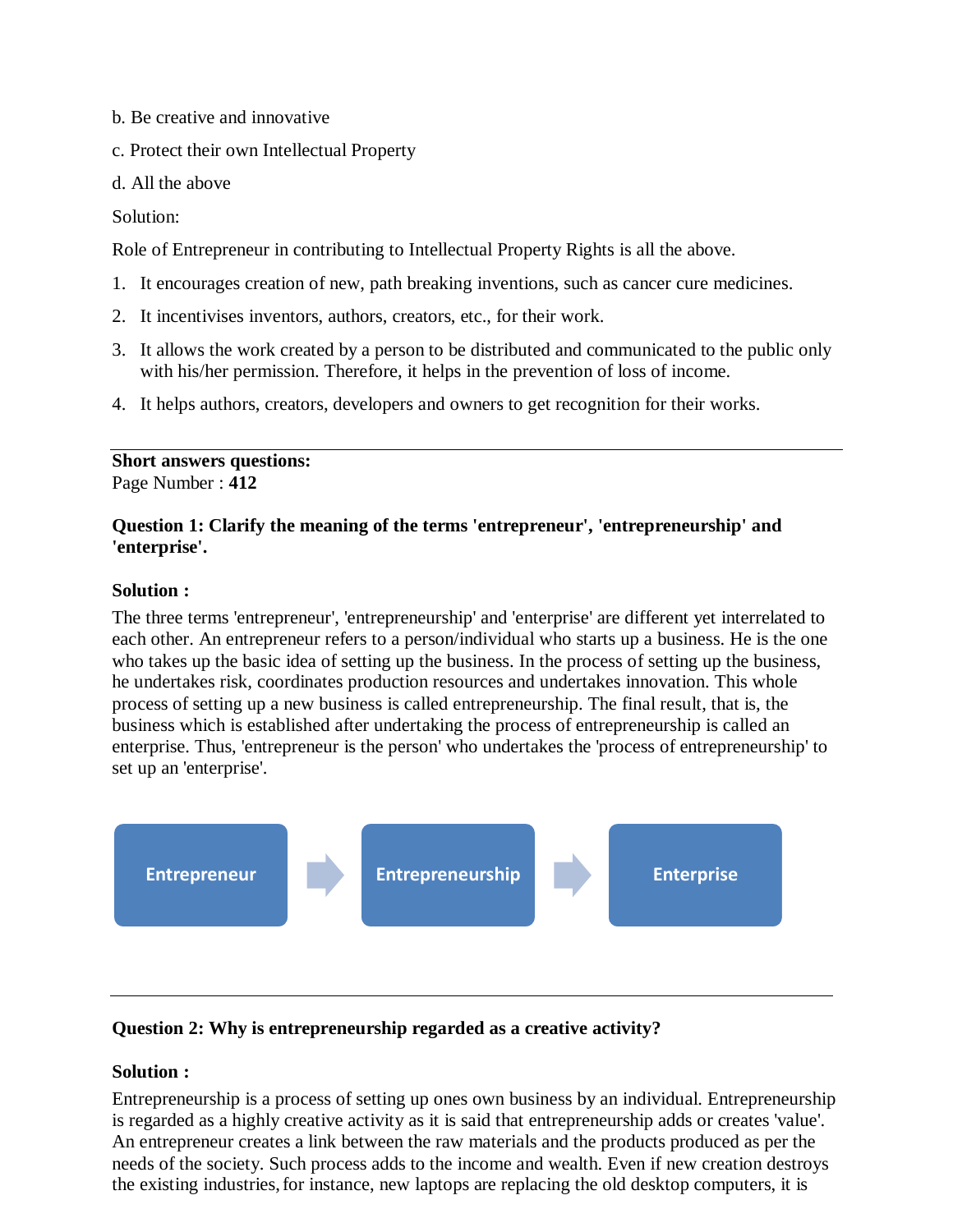termed as creative destruction. Entrepreneurship is also regarded as creative in the sense that it involves introduction of new products and technology. Even if new products or technology are not discovered rather adopted from existing ones, they are no less than innovation. This is because to use old techniques in a new way requires creativity. For instance, the creator of laptops used the old technique of table computers in a new way and thereby created laptops. Thus, creativity can be called as essence of entrepreneurship.

## **Question 3: ''Entrepreneurs undertake moderate risks''. Elaborate this statement.**

### **Solution :**

In the writings of Richard Cantillon, an entrepreneur is described as an agent who purchases means of production at certain prices, converts them into final products to sell them at uncertain prices in future. Herein, the key element which needs to be taken into consideration is 'uncertainty regarding future'. When an entrepreneur starts up a new business he is never sure of its success. It may happen that the business may flourish in the successful direction or it might also happen that it ruins everything that the entrepreneur has. Although the possibility of absolute ruin is very rare, but the risk is always there. Moreover, when an individual opts for entrepreneurship as a career he gives up career in employment. That is, he gives up a well promised job or profession that provides assured returns. However, in reality what he is taking up is called moderate and calculated risk. When an entrepreneur decides to take up a new business venture, then first of all he weighs the favors against the odds on the basis of his skills, abilities and confidence. On this basis, they generally avoid the situations that are highly

risky. Thus, they do undertake risks but such risks are moderate and calculated ones. They take up those ventures where the odds and favors are in equal probability and where they have the confidence of converting a only a 50% probability of successinto 100% success. Thus, it can be said that they undertake moderate and calculated risk.

### **Question 4: How does entrepreneurship result in increasing the spectrum and scope of economic activities?**

### **Solution :**

Entrepreneurship largely promotes the economic development of a country. Entrepreneurship helps in the diversification of economic activities. This diversification is felt across geographical, sectoral and technological scope. They break the vicious circles (of low level) on the demand side and the supply side. For instance, if the demand on the domestic front is low, production and employment remains low, which further results in low income and thereby, low demand. Entrepreneurs can break this cycle by directing production towards exports. Similarly, if the supply is constrained by, say, absence of resources, the entrepreneurs can increase the production capacity and if required import the required resources and raw materials or technology.

In addition, entrepreneurs can also bring about positive sectoral changes in the economy. Entrepreneurs diversify their activities from the stagnant sectors to the new and upcoming sectors. This diversification of activities brings about a transformation in the economy and move it towards the path of development.

#### **Question 5: Describe briefly the role of achievement motivation in entrepreneurship.**

#### **Solution :**

It was traditionally said that an entrepreneur is born but, in reality, an entrepreneur is not just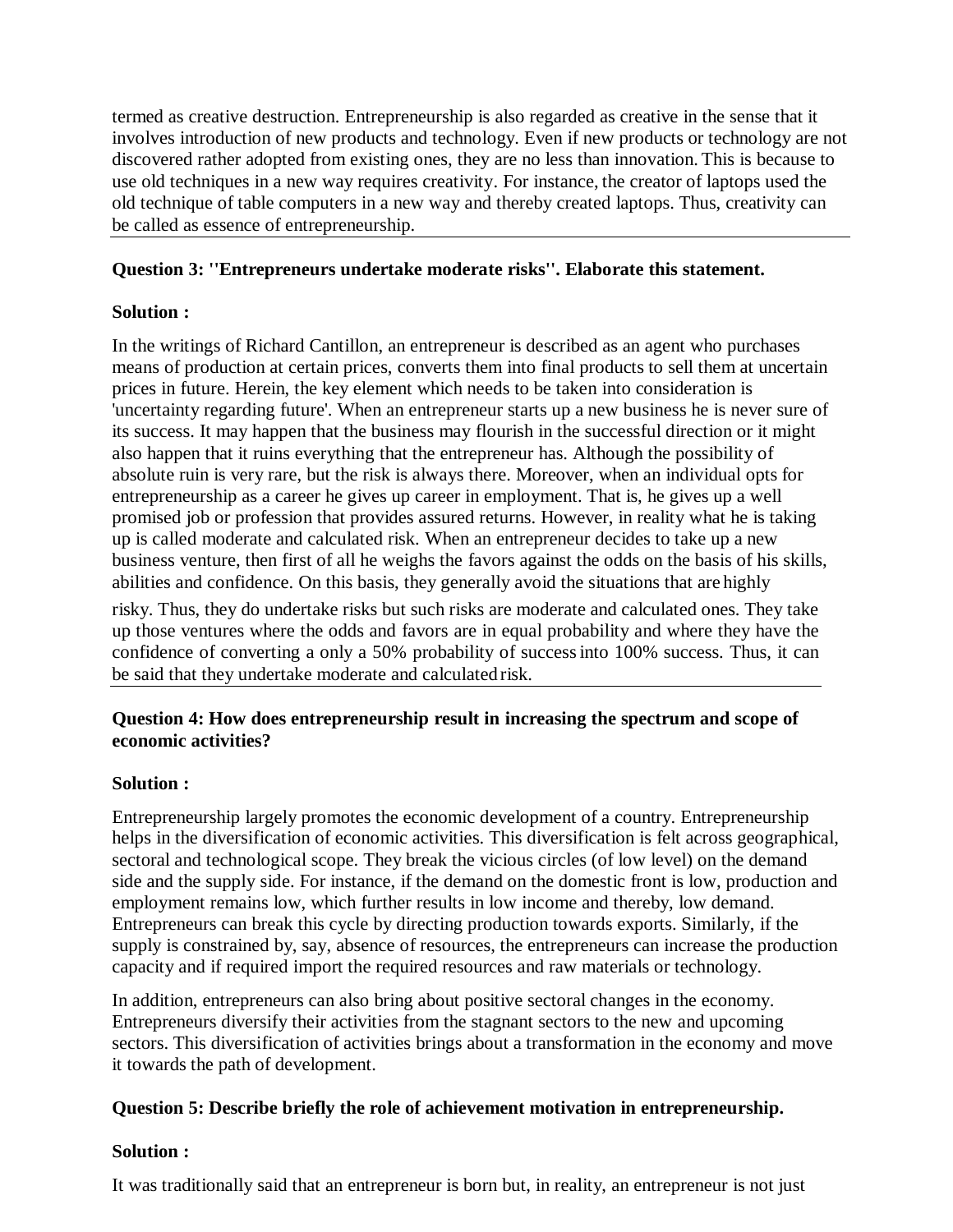born but is aspired to become one. Men and women who carry a sense of self- efficacy, are the ones who are capable of being a potential source of entrepreneurship. Herein, achievement motivation plays an important role in aspiring them to become an entrepreneur. What drives an individual towards entrepreneurship is the inclination towards achieving something different. Achievement and excelling over competitive situations proves as a motivating factor to take up entrepreneurship. Moreover, the desire is to accomplish difficult and different situations as independently as possible.

The platform to fulfil these desires is provided by entrepreneurship. Entrepreneurship drives an individual to excel one's self and overcome the obstacles through successful exercise of talent. That is, entrepreneurship creates a platform for exercising creativity and self-development. Hence, achievement motivation plays an important role in entrepreneurship.

### **Question 6: Imagine that an electronics company produces portable Bluetooth speakers shaped like a small cupcake keyring. How can it stop people from copying its design?**

Solution:

We can stop people coping the idea to produce portable Bluetooth speaker shaped like a cupcake keyring by conferring legal rights called Intellectual Property Rights.

All inventions of creations begin with an 'idea'. Once the idea becomes an actual product, i.e., Intellectual Property, one can apply to the authority concerned under the Government of India for protection. Legal rights conferred on such products are called 'Intellectual Property Rights' (IPR). Hence Intellectual property (IP) refers to products of human mind, hence, just like other types of property, the owners of IP can rent, give or sell it to other people.

Intellectual property is divided into two board categories: industrial property, which includes inventions (patents), trademarks, industrial designs and geographical indications, while the other is copyrights, which includes literary and artistic works, such as novels, poems, plays, films, musical works, artistic works, such as drawings, paintings, photographs and sculptures and architectural designs.

Intellectual Property Right is important because of the following points:

- 1. It encourages creation of new, path breaking inventions, such as cancer cure medicines.
- 2. It incentivises inventors, authors, creators, etc., for their work.
- 3. It allows the work created by a person to be distributed and communicated to the public only with his/her permission. Therefore, it helps in the prevention of loss of income.
- 4. It helps authors, creators, developers and owners to get recognition for their works.

### **Question 7: Write down the names of one of your favourite book/film, song. Find out who the original creators are and who owns the copyright for each creation?**

| S.No | <b>Name of Book/Film/Song</b> | <b>Original Creator</b> | Copyright by           |
|------|-------------------------------|-------------------------|------------------------|
|      | Jai Ho - Song                 | <b>AR Rahman</b>        | <b>Super Cassettes</b> |
|      |                               |                         | Industries(T-          |
|      |                               |                         | Series) India          |
|      | The Godfather – Novel         | Mario Puzo              | Mario Puzo             |
|      | Cars-Film                     | <b>Pixar Animation</b>  | <b>Disney Pictures</b> |
|      |                               | <b>Studios</b>          |                        |

Solution: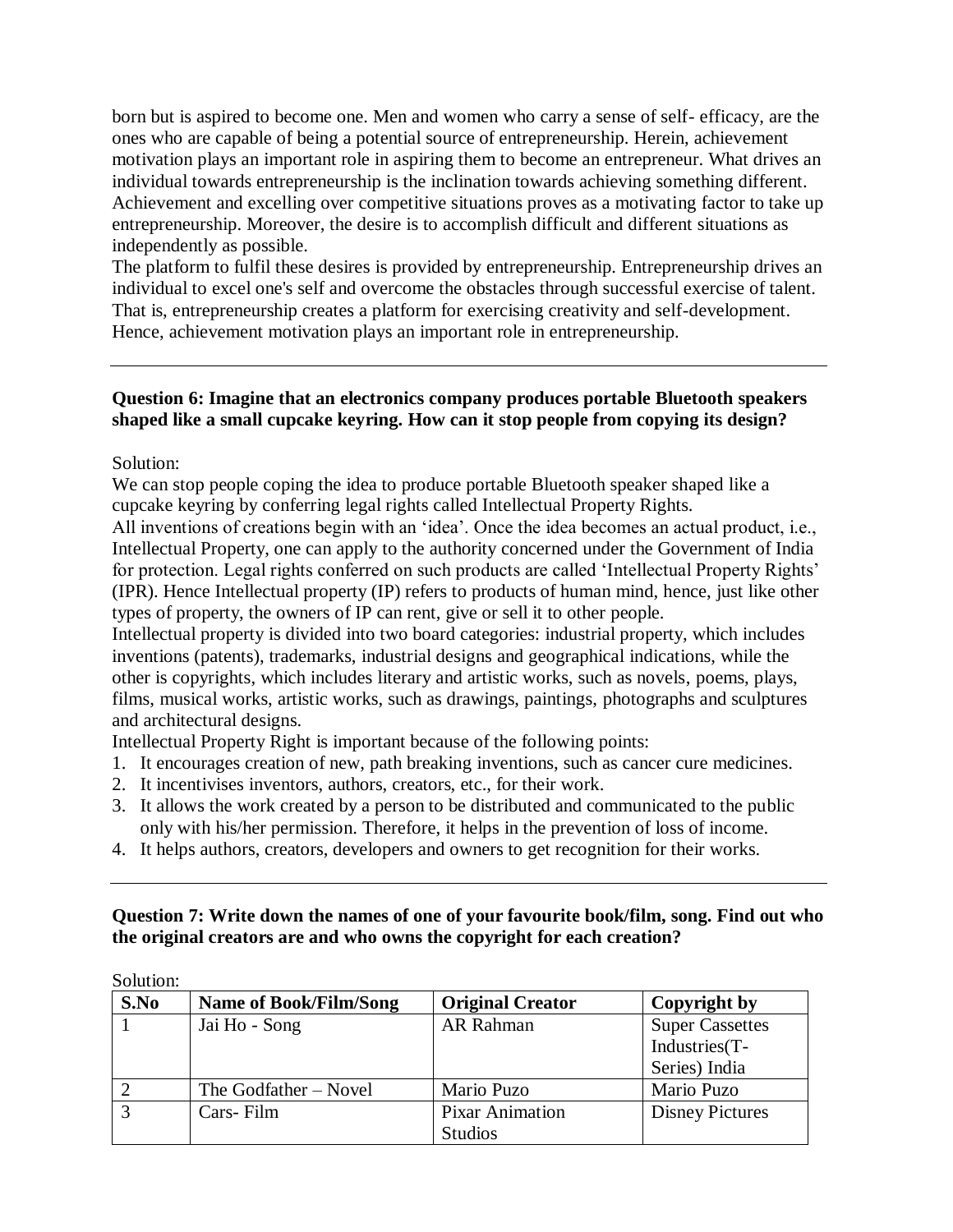#### **Long answers Questions** Page Number : **413**

### **Question 1:Describe briefly the steps involved in starting a new business.**

#### **[Solution](https://www.ncertbooks.guru/cbse-ncert-solutions-pdf/) :**

The following are he steps involved in setting up a new business.



### i) *Scanning for Opportunities*:

The first step involved in starting up a business is to look out for various business opportunities. For scanning the opportunities an entrepreneur uses his personal observations, contacts, official reports, published documents, surveys, etc. He carefully analyses each opportunity and works out how he can use them to create goods and services. He analyse the situations based on several factors such as market size, where to procure goods from, at what price to sell, probable competitors, etc. Opportunities are scanned not only at the domestic/national front but also at the international front.

#### ii) *Deciding on the Product/Idea*:

Scanning of opportunities helps in identifying the broad segment or market for the business. The next step is to zero in on a particular product or service in the selected market segment. For instance, suppose an entrepreneur decides to set up a venture in the fast food market. He must decide the products or combination of products that he would supply.

#### iii) *Analysis of Feasibility*:

Once the product or service is chosen it becomes important for the entrepreneur to check whether the idea is practically possible or not. The entrepreneur needs to find this out, on the basis of different parameters such as whether the technology to be used is available, whether the product will derive profits, is the idea financially feasible and whether the good will face any legal restrictions.

#### iv) *Appraisal by Funding Agencies*:

To set up the business, an entrepreneur requires funds. For receiving the required funds, the entrepreneur discusses the business plan and the feasibility reports with the financial agencies. The financial institutions provide the funds only when they are convinced about the plan and its feasibility. Sometimes the financial institutions require the entrepreneur to fill a performa detailing about the plan.

#### v) *Resource Mobilisation*: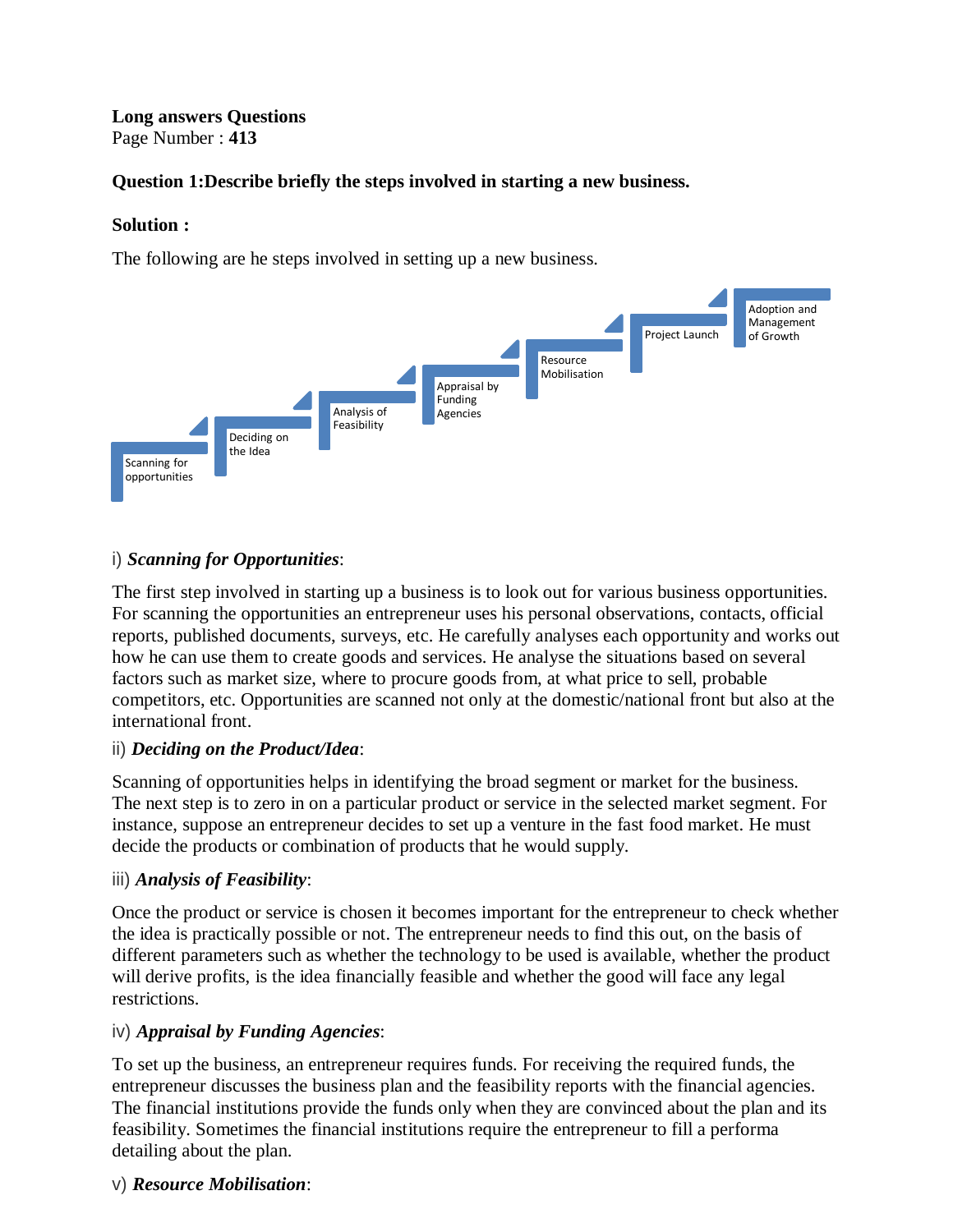After the appraisal is received from funding institutions, the entrepreneur starts identifying and collecting the resources that are needed for the commencement of the project. The resources required comprise of raw materials, technology, human resources, machines, etc. The entrepreneur tries to obtain the resources at the minimum possible cost.

### vi) *Project Launch*:

Next, the entrepreneur proceeds with the commencement of the project. That is, he undertakes activities such as establishing the factory premises, purchasing equipments, collecting the inputs for production, etc. Thereby, he establishes the enterprise.

## vii) *Adoption and Management of Growth*:

The role of an entrepreneur do not ends with the establishment of enterprise. He performs various other day-to-day functions such as organising goods and services, ensuring production, keeping an eye on competition etc. Thus, he needs to manage the business and continuously strive for better growth and development.

### **Question 2: Examine the nature of relationship between entrepreneurship and economic development.**

### **Solution :**

The relationship between entrepreneurship and economic development can be highlighted with the help of the following functions performed by entrepreneurs.

# *i) Contribution to GDP*

Economic development of any economy is often related to increase in GDP. As entrepreneurs takes up production activities, he directly contribute towards the generation of income. In addition to the process, he appoints various factors of production such as land, labour and capital. In return of the services provided, the factors of production receive income. Land gets rent, labour gets wages and capital receives interest and all these values add to the GDP.

# *ii) Capital Formation*

The GDP of an economy is directly related to the rate of capital formation. Higher the desired rate of growth of GDP, higher is the required rate of capital formation. Entrepreneurs invest their own savings as well as mobilise the savings of others. Thereby, they contribute in the process of capital formation.

# *iii) Generating Employment*

Many people are not able to earn a living due to lack of opportunities. A new business provides employment opportunity to such people and act as a source to earn livelihood. An entrepreneur by setting up a business provides employment directly as well as indirectly. For instance, it provides employment to labourers building up a factory, to people who will be working in the production process, etc.

# *iv) Generation of Business Linkages*

An entrepreneur helps in creating a chain of business linkages. An enterprise provides opportunities to both the suppliers of the inputs as well as the marketers who will be selling the output. For instance, if an entrepreneur decides to manufacture tables and chairs, he creates business opportunities for the people who provide the input resources such as wood, steel, etc.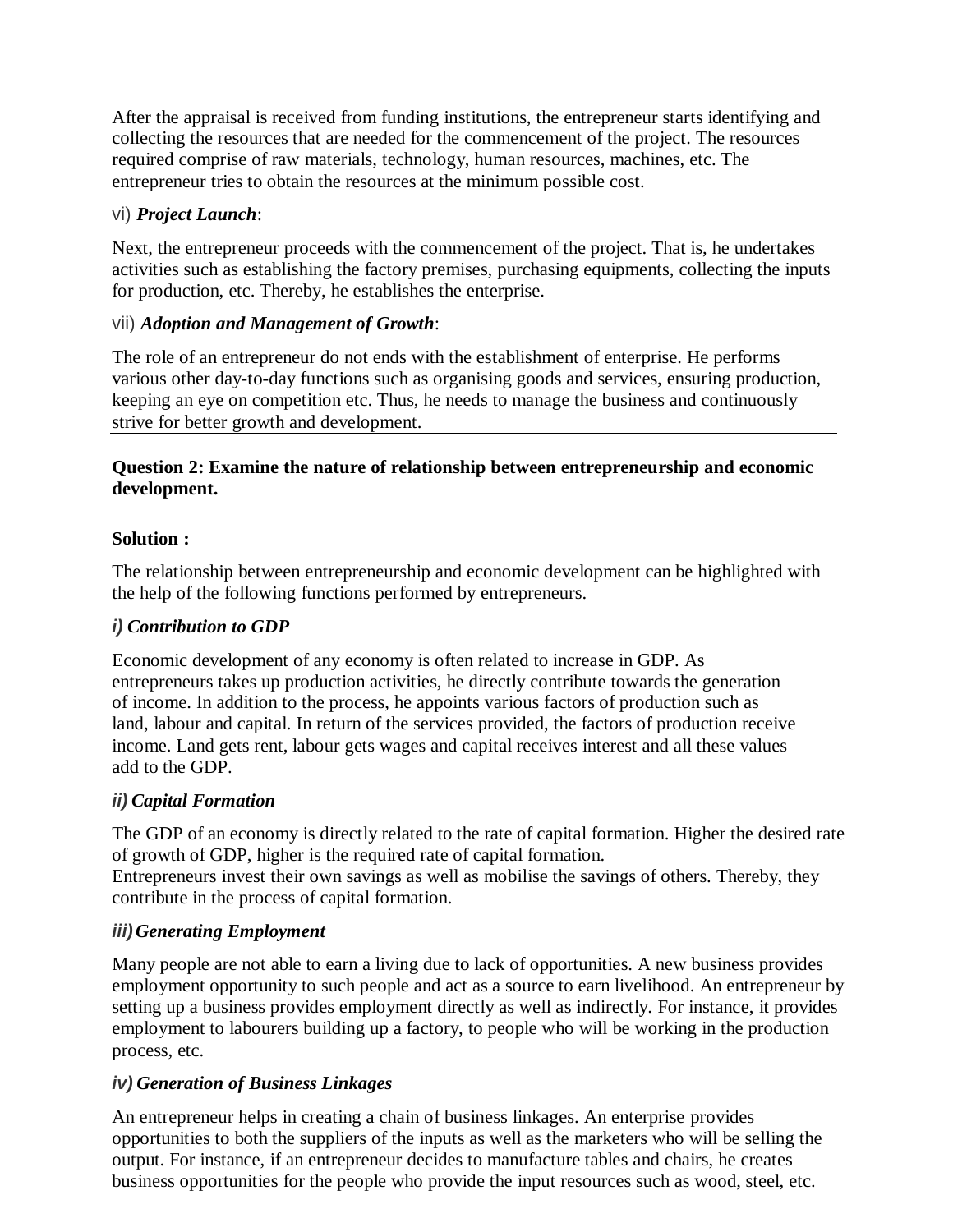Similarly, he will provide work for workers, transporters as well as for the retailers who will sell them further.

# *v) Increased Efficiency*

An entrepreneur improves economic efficiency by avoiding wastage of resources. He focuses on optimisation of resources and aims at producing greater output from the available input. He also works on the technological upgradation and thereby, contributes to increased productivity.

## *vi) Increasing the Range of Economic Activities*

Entrepreneurs always look out for fresh areas to invest their savings into or to start up a new business. By doing so, they help in increasing the scale of economic development. By bringing out new opportunities and serving as a source of livelihood in new sectors

rather than the stale ones, they help in diversifying the economic activities across geographical and technological and sectoral scope.

### **Question 3: Clarify how motivation and abilities impact an individual's decision to choose entrepreneurship as a career.**

### **Solution :**

Many people are efficacious in the sense that they have a self-perception along with the confidence of turning the odd situations into the favourable ones. Such individuals have the potential of becoming a successful entrepreneur. Such individuals have the ability required to be an entrepreneur. What they require is a set of motivating factors. There are many enablers and disablers of entrepreneurship such as socio-cultural situations, individual values, etc. which affect the decision to take up entrepreneurship as a career. Four primary drivers of entrepreneurial behaviour have been identified, namely, N-Ach, N-Pow, N-Aff and N-Aut.

### *Need for Achievement (N-Ach)*

An urge to accomplish the competitive situations and to use ones talent to achieve high standards of excellence drives an individual towards entrepreneurship. This need for achievement refers to mastering, manipulating and organising the human resources and ideas in order to attain something difficult. Entrepreneurship creates a platform for exercising creativity and self development. Entrepreneurship drives an individual to excel one's self and to overcome the obstacles through successful exercise oftalent.

### *Need for Power (N-Pow)*

Power refers to the authority to influence and direct people. An entrepreneur is the owner of his enterprise and thereby holds the power to control its various activities. Moreover, a successful entrepreneur uses his power to fulfill not only his own personal interests but also at the same time can provide positive impetus to the society as well.

### *Need for Affiliation (N-Aff)*

Every person has a need for affiliation. That is, he desires to conform to the wishes and aspirations of the people whom he/she values. Although entrepreneurs are believed to be low on affiliation but, this is not true. One may not work for self-fulfillment but for his/her family's gratification. For instance, one may wish to carry on with his family business and works to take it to a greater height. This is perceived as the need for affiliation. Thus, entrepreneurship fills in the need for affiliation and motivates a person to satisfy his social needs via choosing entrepreneurship as a career.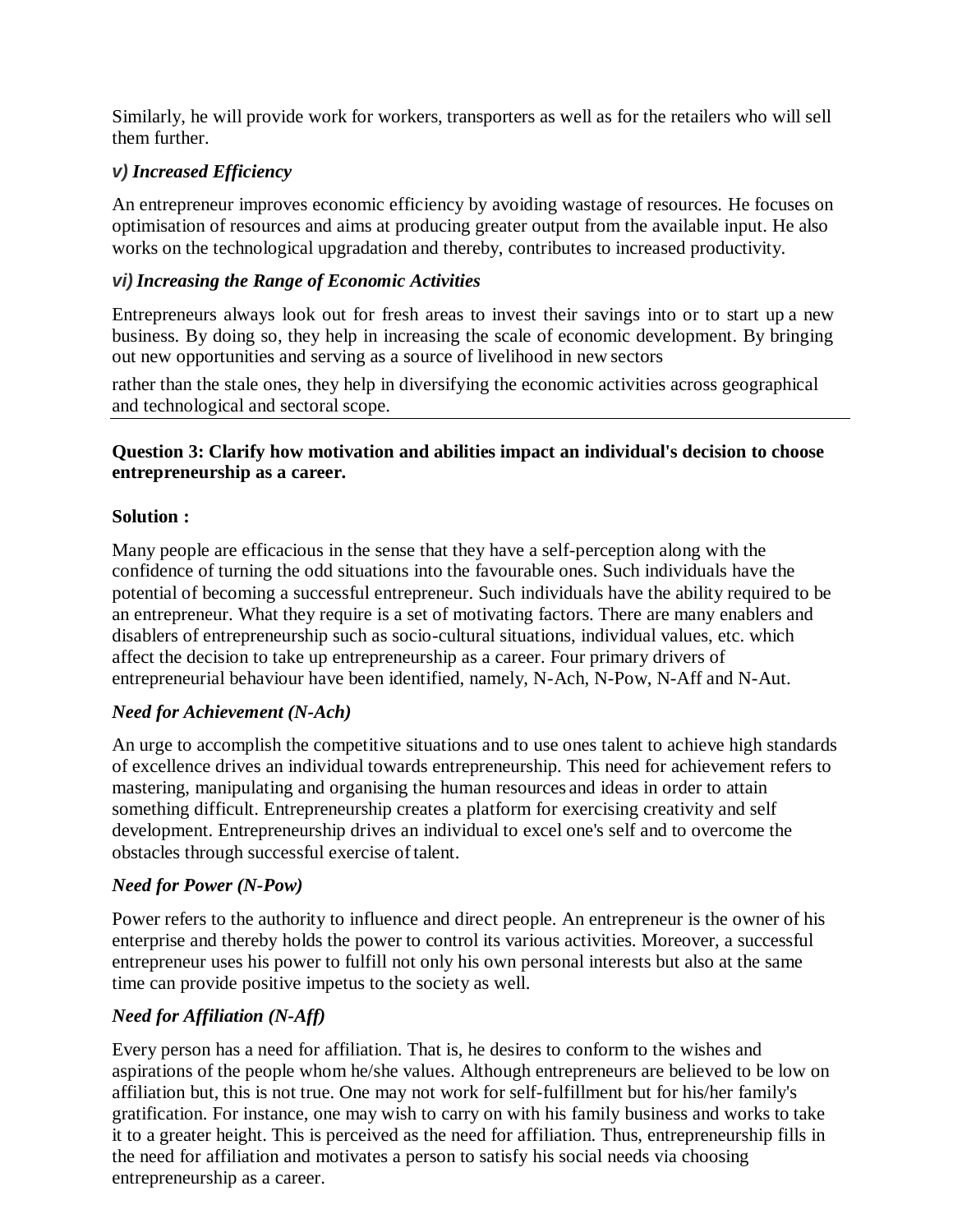# *Need for Autonomy (N-Aut)*

Need for autonomy refers to the need for freedom and independence. Unlike other professional practices, entrepreneurship provides the freedom of being responsible to

one's own self. In other words, entrepreneurship provides the opportunity of being responsible and accountable to ones' own self rather than working under some external authority. Such a freedom motivates the people to take up entrepreneurship as a career.

# **Question 4: Discuss the features of the Startup India Scheme of the Government of India. Solution:**

The Startup India Scheme is a flagship initiative of the Government of India with an objective to carve a strong ecosystem for nurturing innovation and startups in the country. This drive will lead towards sustainable economic growth and generate large-scale employment opportunities. The Government of India aims to empower startups to grow through innovation and design.

The scheme specifically aims to:

- 1. Trigger an entrepreneurial culture and inculcate entrepreneurial values in the society at large and influence the mindset of people towards entrepreneurship,
- 2. Create awareness about the charms of being an entrepreneur and the process of entrepreneurship, especially among the youth,
- 3. Encourage more dynamic startups by motivating educated youth, scientists and technologists to consider entrepreneurship as a lucrative, preferred and viable career, and
- 4. Support the early phase of entrepreneurship development, including the pre-startup, nascent, as well as, early post startup phase and growth enterprises.
- 5. Broad base the entrepreneurial supply by meeting specific needs of underrepresented target groups, like women, socially and economically backward communities, scheduled castes and scheduled tribes; under represented regions to achieve inclusiveness and sustainable development to address the needs of the population at the bottom of the pyramid.

Features of the Startup India Scheme of the Government of India are as follows:

- 1. **Simplification and Handholding**: In order to make compliance for startups, friendly and flexible, simplifications are announced.
- 2. **Startup India Hub**: The objective is to create a single point of contact for the entire startup ecosystem and enable knowledge exchange and access to funding.
- 3. **Legal support and Fasttracking Patent Examination**: The scheme for Startups Intellectual Property Protections (SIPP) is envisaged to facilitate protection of patents, trademarks and designs of innovative and interested startups.
- 4. **Easy Exit**: In the event of a business failure and wind up of operations, procedures are being adopted to reallocate capital and resources towards more productive avenues. This will promote experimentation with new and innovative ideas, without fearing complex and long drawn exit process.
- 5. **Harnessing private sector for incubator setup**: To ensure professional management of government sponsored/funded incubators, the government envisages setting up of incubators across the country in PPP mode.
- 6. **Tax exemption**: The profits of startup initiatives are exempted for income tax for a period of three years.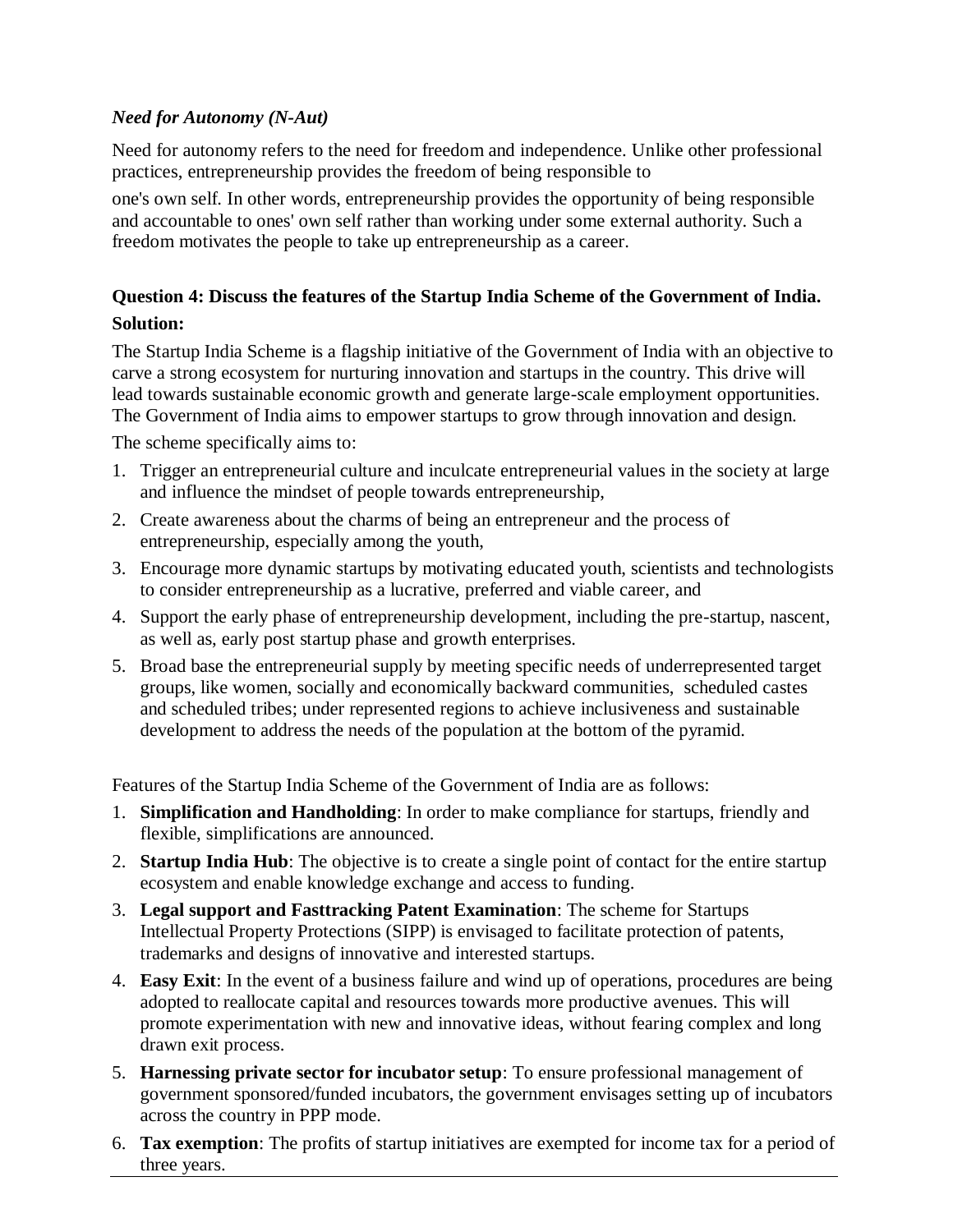### **Case Problem**

**A landless woman from Bihar has been nominated among the top 25 farmers in Asia by a Mexican website. Forty-five-year old Lalmuni Devi was a daily wage labourer when she decided to take destiny into her own hands and transformed herself into a successful mushroom farmer. Today she manages to make Rs. 12,000 every year for an investment of only Rs. 600. Her feat finds mention on a Mexican website that has grouped her as the top 25 inspirational farmers in its photo gallery. "I am a poor woman. I thought that mushroom farming would profit henceforth I started it. Now I can earn a living for my family," said Lalmuni Devi. Successful enterprise The success story has caught on with many women in the Azadpur village on the outskirts of Patna**

**"It is effortless farming, which we can even do in our village. Working in the scorching heat is very tiring. Mushroom farming generates more profit," said Urmila Devi. Lalmuni and other landless women have been encouraged by the Indian Council for Agriculture Research to take up mushroom farming. "It is to help the poorest of the poor through alternative livelihood support system. For that we have chosen a village where people have no land and they have to share croppers," said Dr A.R. Khan, Principal Scientist, ICAR, Patna. Lalmuni's efforts have paved the way for many other landless women to take up mushroom farming and earn a livelihood for their family with little effort.** 

### **Question**

**1. What inspiring feat did Lalmuni Devi perform?**

### **Solution:**

**Lalmuni Devi started mushroom farming which is inspirational.**

### **2. Do you feel that you can also become an entrepreneur? Elaborate.**

### **Solution:**

Yes, I can also become an entrepreneur by following:

- 1. Starting a business
- 2. Efficient and quality work performance
- 3.Risk taking ability.
- 4. Social Responsibility**.**

### **3. What qualities of an entrepreneur did Lalmuni Devi exhibit?**

### **Solution:**

- She is self-confident.
- She grabbed the opportunity to start farming.
- She managed everything efficiently
- She has problem solving ability.
- She has leadership quality.

### **4. What are the benefits and risks of becoming an entrepreneur? How can you guard against the risks?**

# **Solution:**

**Benefits:**

• Decision Making Authority